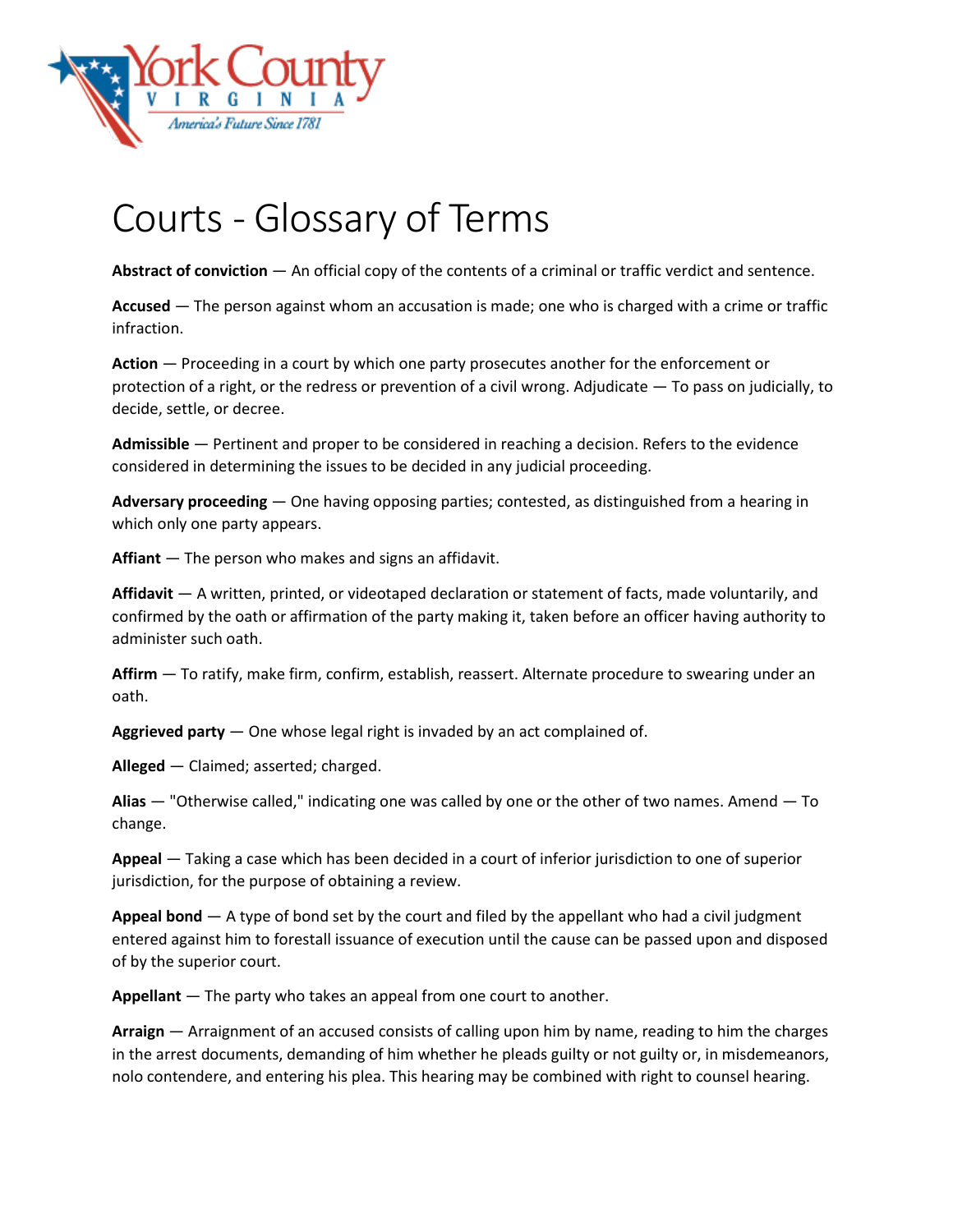**Arrest** — To deprive a person of his liberty by legal authority.

**Attachment** — The act or process of taking, apprehending, or seizing persons or property, by virtue of a writ, summons, or other judicial order, and bringing the same into the custody of the law; used either for the purpose of bringing a person before the court, of acquiring jurisdiction over the property seized, to compel an appearance, to furnish security for debt or costs, or to arrest a fund in the hands of a third person who may become liable to pay it over.

**Bail** — The release of a person from legal custody by a written agreement that he shall appear at the time and place designated and submit himself to the jurisdiction of the court and observe the requirements set forth in the recognizance.

**Bail forfeiture** — Order by the court that the surety pay to the court the amount of security pledged for failure of an accused to comply with the requirements of the bond. The court in turn pays the funds to the jurisdiction whose laws were violated.

**Bill of Particulars** — The Bill of Particulars must set forth in brief paragraphs why the plaintiff(s) thinks the defendant(s) owes the money or property, giving a detailed breakdown of the basis for each sum or article of property claimed. The plaintiff will be generally limited to evidence outlined in the Bill of Particulars. If the Bill of Particulars is not filed on time, the court can dismiss the case on motion of the defendant(s) at the beginning of trial.

**Bond** — A certificate or evidence of a debt with a sum fixed as a penalty, which contains a written agreement binding the parties to pay the debt, conditioned, however, that the payment of the penalty may be avoided by the performance of certain acts by one or more of the parties. Bondsman — A professional surety who has entered into a bond as surety.

**Breach** — The breaking or violating of a law, right, or duty, either by commission or omission.

**Capias**— A type of arrest document issued by the court charging the offender with a violation of a court order or court process of contempt of court.

**CCRE** — Central Criminal Records Exchange; an abbreviation of the name of the report prepared by court clerk's offices and sent to the State Police.

**Complaint** - criminal — A charge brought before a judicial officer having jurisdiction, that a person named has committed a specified offense.

**Commonwealth's Attorney** — The name of the public officer who is elected in each city or county to conduct criminal prosecutions on behalf of the state.

**Contempt of court** — Any act which is calculated to embarrass, hinder, or obstruct the court in administration of justice, or which is calculated to lessen its authority or its dignity.

**Convict** — To find a person guilty of a criminal charge.

**Court order** — A command or mandatory direction of a judge which is made during a case. Also includes a command of the judge which establishes courtroom or administrative procedures.

**Crime** — A positive or negative act in violation of penal law; an offense against the state classified either as a felony or misdemeanor.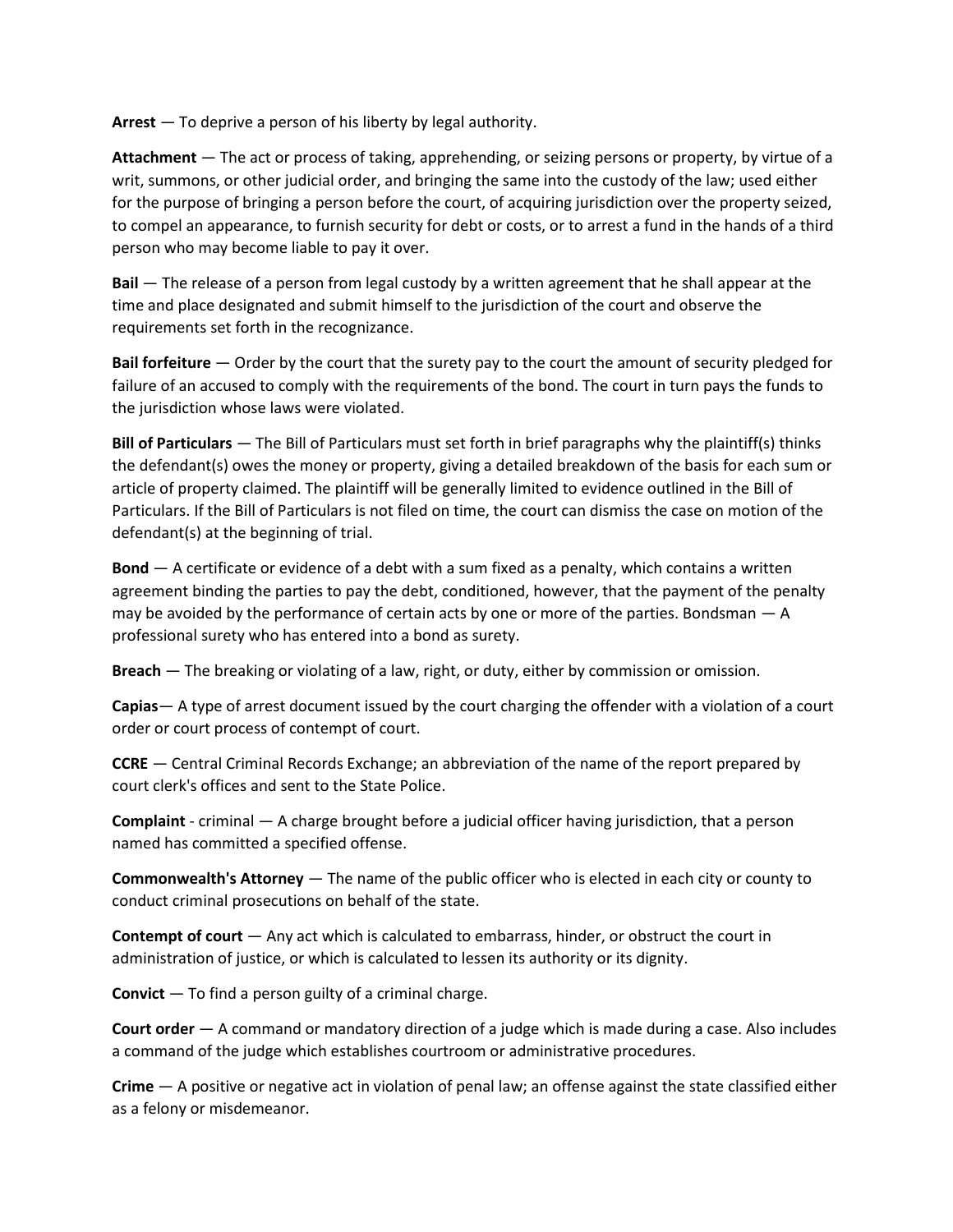**Cross-examination** — The examination of a witness upon a trial or hearing, or upon taking a deposition, by the party opposed to the one who put him on the witness stand to testify.

**Custody** — The detainment of a person by virtue of lawful process or authority; actual imprisonment.

**Custody case** — In juvenile and domestic relations district court, the type of proceedings in which the court determines which parent, other adult or agency shall have physical control over a child.

**Defendant** — The party against whom relief or recovery is sought in a court action or suit. Sometimes used to designate the accused in criminal or traffic cases.

**Default** — An omission of that which ought to be done. Failure to act. Also, failure of the defendant in a civil case to appear and contest the claim.

**Deposition** — The testimony of a witness taken upon oral examination, after notice to the adverse party, not in open court, but in pursuance of a notice to take testimony issued by the party wanting the deposition. The adverse party has the right to attend and cross-examine. Testimony is reduced to writing and duly authenticated, and intended to be used in connection with the trial of an action in court.

**Deputy clerk** — A subordinate employee to the clerk who is empowered to act in the place of the clerk in the official business of the court.

**Discovery** — Procedures by which one party to a lawsuit may obtain information relevant to the case which is held or known by the other party.

**Dismissal** — An order disposing of an action, suit, etc., without trial.

**Disposition** — Determination of the final arrangement or settlement of a case following judgment.

**Docket** — A record of all cases and actions scheduled to be heard in court, whether or not the matter is actually heard in a court on a particular day.

**Docket book** — The chronological collection of all docket sheets of a court.

**Docket sheet** — A form containing the docket. More than one docket sheet may be needed to contain one day's docket.

**Evidence** — All the means by which a matter of fact, the truth of which is submitted for investigation, is established or disproved.

**Execute** — To enforce a civil judgment by seizure and either transfer or liquidation of the judgment debtor's assets through post-trial judicial process.

**Ex parte** — A judicial proceeding, order, injunction, etc., is said to be ex parte when it is taken or granted at the instance and for the benefit of one party only, and without notice to, any person adversely interested.

**Extradition** — The surrender by one state to another of an individual accused or convicted of an offense outside its own territory and within the territorial jurisdiction of the other, which, being competent to try and punish him, demands the surrender.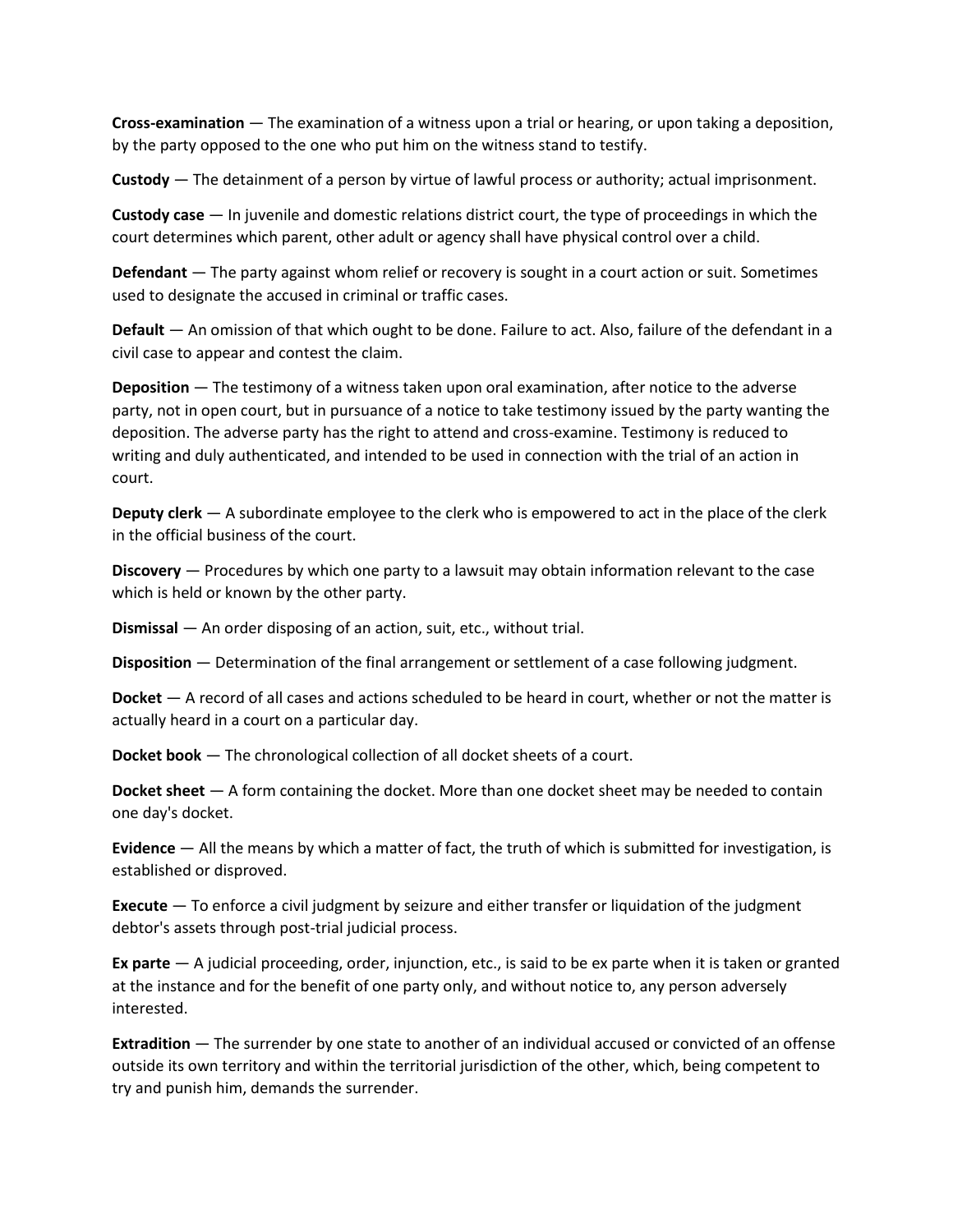**Felony**  $-$  A crime punishable by death or confinement in the penitentiary. See  $\sim$  18.2-10 for classification of felonies and the punishment for each classification.

**Finding** — The result of the deliberations of a court.

**Forfeiture** — A deprivation or destruction of a property right in consequence of the nonperformance of some obligation or condition.

**Forthcoming bond** — A bond conditioned that a certain article of personal property shall be forthcoming at a certain time or when called for.

**Grounds of Defense** — The Grounds of Defense must set forth in brief paragraphs why the defendant(s) thinks the money or property sued for is not owed. It should be a detailed answer to the Bill of Particulars. The defendants will be generally limited to defending on the grounds outlined in the Grounds of Defense. If the Grounds of Defense is not filed on time, the court may on motion of the plaintiff(s) at the beginning of the trial, refuse to allow the Defendant to present any evidence on why the money or property is not owed or enter judgment against the Defendant without hearing any evidence.

**Guardian ad litem** — A lawyer appointed to defend or prosecute a case on behalf of a party incapacitated by infancy or otherwise.

**Guilty** — Responsible for committing a criminal offense or a traffic infraction. The word used by an accused in pleading to the charges when he confesses to committing the crime of which he is charged. It is also used by the judge if he finds that the accused committed a criminal offense or a traffic infraction.

**Habeas** corpus — A writ commanding the person holding a prisoner in custody to bring the prisoner before the court for a determination of whether the prisoner is restrained of his liberty by due process. It is not used to determine the guilt or innocence of the prisoner.

**Incarceration**— Imprisonment; confinement in a jail or penitentiary.

**Indigent** — In a general sense, one who is needy and poor, or one who has insufficient property to furnish him a living nor anyone able to support him or to whom he is entitled to look for support.

**Jurisdiction** — The authority of a court or other governmental agency to adjudicate controversies brought before it.

**Lack of jurisdiction** — The phrase may mean lack of power to act in a particular manner or to give certain kinds of relief. It may consist of a court's total lack of power to act at all, or lack of power to act in particular cases because the parties have not complied with conditions essential to the exercise of jurisdiction.

**Liquidated damages** — The term is applicable when the amount of the damages has been ascertained by the judgment in the action, or when a specific sum of money has been expressly stipulated by the parties to a bond or other contract as the amount of damages to be recovered by either party for a breach of the agreement by the other. In truck weight and length violations, liquidated damages are determined by a statutory formula.

**Litigant** — A party to a lawsuit; one engaged in litigation.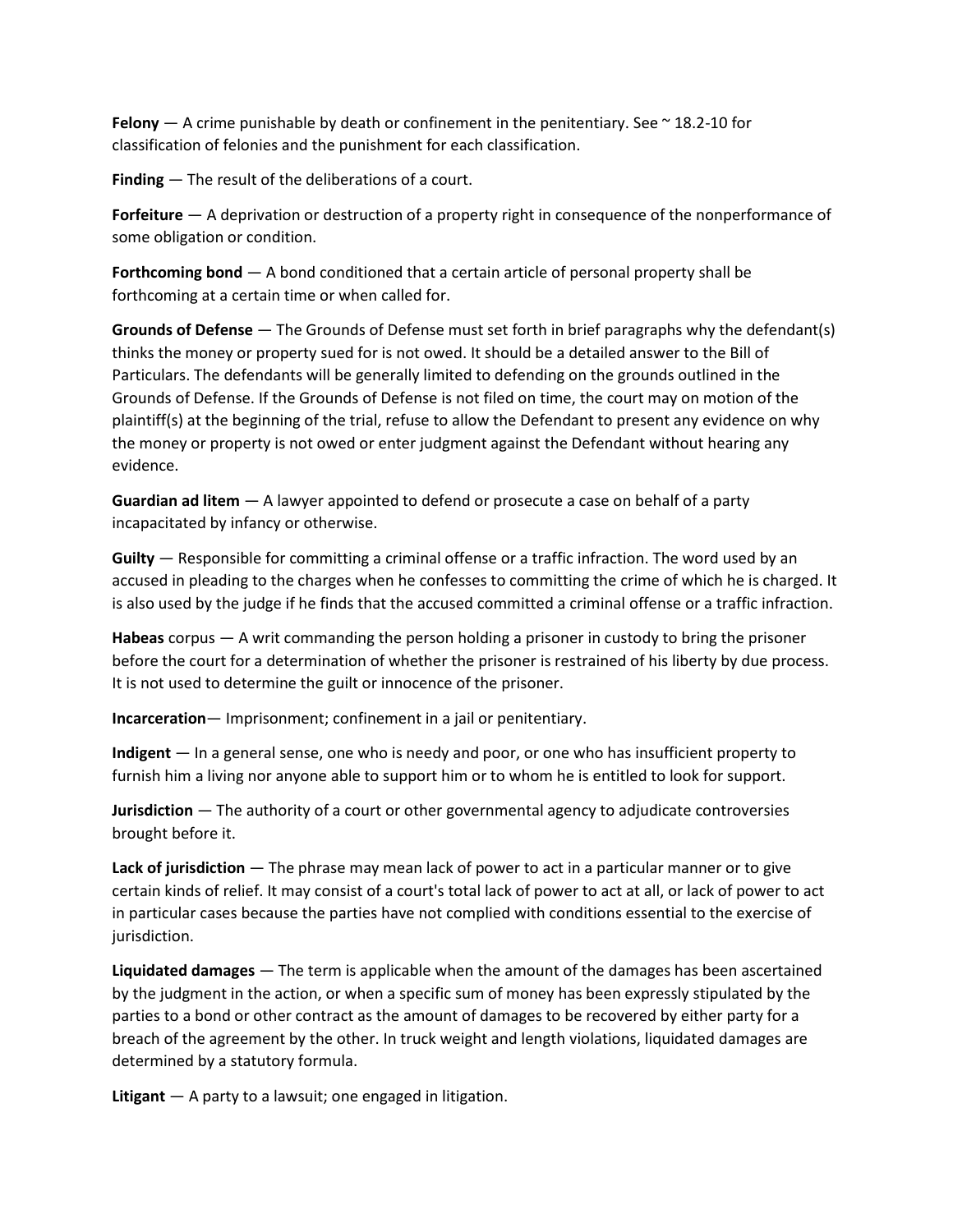**Minor**— An infant or person who is under the age of legal competence. One under 18.

**Misdemeanor** — Offenses punishable by fine not exceeding \$2,500 or being jailed for a term not exceeding 12 months or a combination of fine and jail within these limits.

**Motion** — A request made to the judge by a litigant or other person connected with the case for a ruling or order.

**Nolle prosequi** — A formal entry by the prosecuting officer in a criminal action, by which he declares that he "will no further prosecute" the case.

**Nolo contendere** — I will not contest it. The name of a plea in a misdemeanor case or traffic infraction proceeding, having the same legal effect as a plea of guilty, so far as regards all proceedings in the case, and on which the defendant may be sentenced.

**Notary** — A public officer whose function it is to administer oaths; to attest and certify, certain classes of documents; to take acknowledgments, and certify the same.

**Nunc pro tunc** ("Now for then") — An order which is retroactively effective.

**Ordinance** — The enactments of the legislative body of a local government.

**Ore tenus** — Oral. Used as a technical term to describe a hearing or pleading which is orally presented.

**Original jurisdiction** — Jurisdiction in the first instance; jurisdiction to take cognizance of a cause at its inception, try it, and pass upon the law and facts.

**Parole**— In criminal law. A conditional release; condition being that, if prisoner makes good, he will receive an absolute discharge from balance of sentence, but, if he does not, he will be returned to serve unexpired time.

**Partial payment** — Payment of a sum less than the whole amount originally due.

**Party** — An individual person or a legal organization such as a partnership or corporation.

**Personal recognizance** — Release of a defendant from jail or arrest by a judicial officer, upon the promise to appear in court without the necessity of posting bond but with some conditions imposed.

**Plea** — Statement made by the defendant either as to his guilt or innocence to the charge made against him. Pleadings — The formal allegations by the parties of their respective claims and defenses, for the judgment of the court.

**Preliminary hearing** — The hearing given to an accused which is held by a judge, to ascertain whether there is evidence to warrant the binding over of the accused on the felony charge to the circuit court for further proceedings.

**Preponderance** — Greater weight of evidence, or evidence which is more credible and convincing to the mind.

**Prima facie** — Evidence good and sufficient on its face.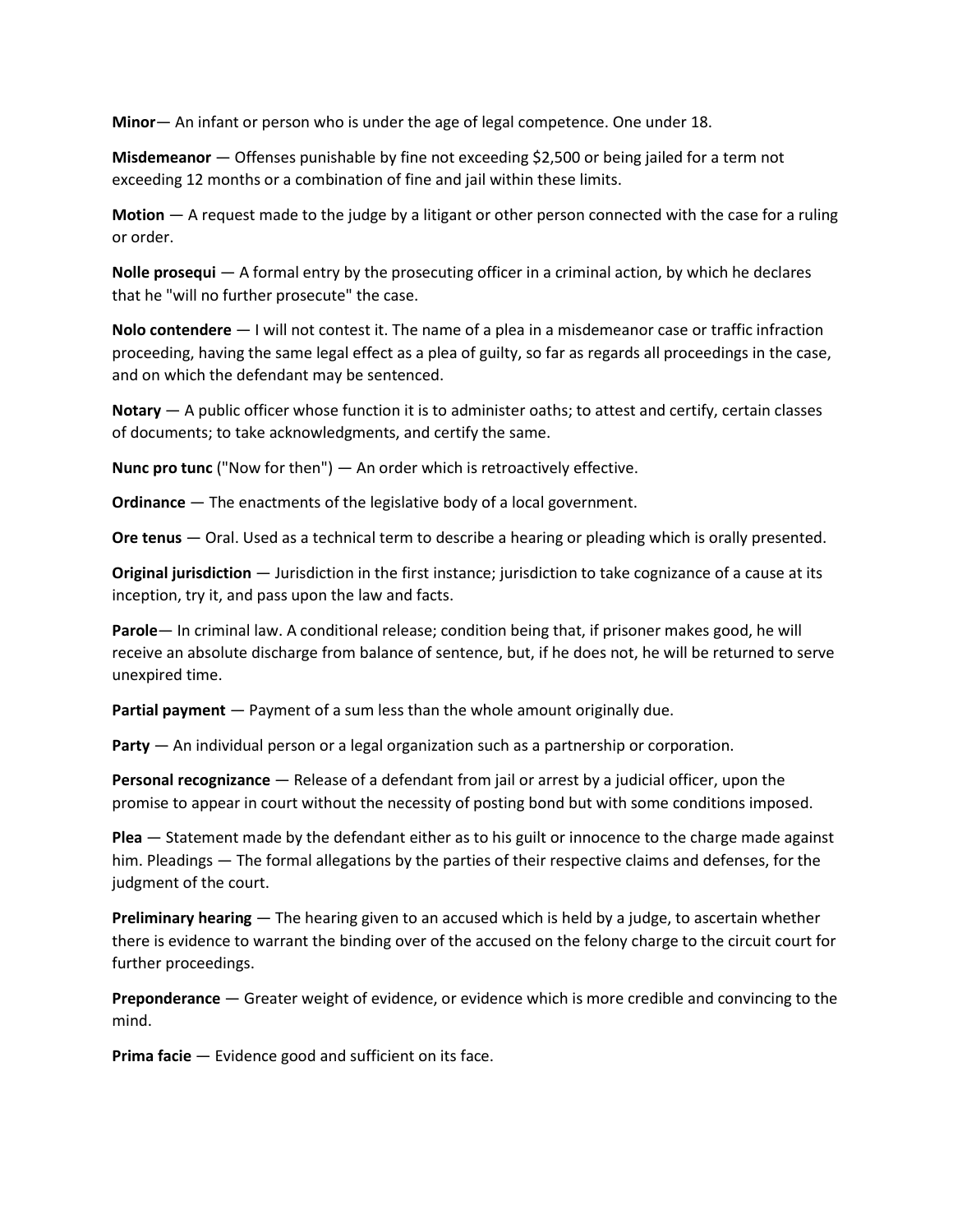**Probable cause** — A reasonable ground for belief in the existence of facts warranting the proceedings complained of (e.g., probable cause to believe that a crime has been committed and that the person accused may have committed it).

**Probation** — In modern criminal administration, allowing a person convicted of some offense to remain free under a suspension of a jail sentence during good behavior and generally under the supervision or guardianship of probation officer together with other restrictions as the court may impose.

**Putative father** — The alleged or reputed father of an illegitimate child.

**Recognizance** — An obligation entered into by an accused before a court, with condition to do some particular acts, including to appear in criminal court as required, to keep the peace, to be of good behavior, and not to depart from the Commonwealth.

**Remand** — Sending a case back to the same court out of which it came for purpose of having some action taken on it there.

**Restitution** — The act of making good or giving equivalent for any loss, damage or injury.

**Return** — The act of a sheriff, constable, or other ministerial officer, in delivering back to the court a writ, notice, or other paper, which he was required to serve or execute (see EXECUTE in this Glossary), with a brief account of his doings under the mandate, the time and mode of service or execution, or his failure to accomplish it, as the case may be. Also the endorsement made by the officer upon the writ or other paper, stating what he has done under it, the time and mode of service, etc..

**Revocation** — The recall of some power, authority, or thing granted, or a destroying or making void of some deed that had existed until the act of revocation made it void.

**Satisfaction** — The discharge of an obligation by paying a party what is due to him or what is awarded to him, by the judgment of a court or otherwise.

**Sealed** — A file that is physically closed from review. Also, a document containing a seal or the word "seal" next to the signer's signature.

**Search warrant** — An order in writing, issued by a judicial officer, in the name of the state, directed to a sheriff, or other officer commanding him to conduct a search to aid an official investigation. Seizure — To take into possession forcibly.

**Sentence** — The judgment formally pronounced by the judge upon the defendant after his conviction in a criminal prosecution, setting the punishment for the offense.

- **Suspended Sentence** Postponing the execution of the sentence after it has been pronounced upon certain conditions.
- **Deferred Sentence** Postponing the imposition of the sentence or finding for a period of time upon certain conditions. Does not operate as a suspension of sentence.

**Service of process-publication** — Service of a summons or other process upon an absent or nonresident defendant, by posting a notice on the courthouse door and, unless dispensed with by the judge, by publishing the same as an advertisement in a designated newspaper, with such other effort to give him actual notice as the particular statute may prescribe.